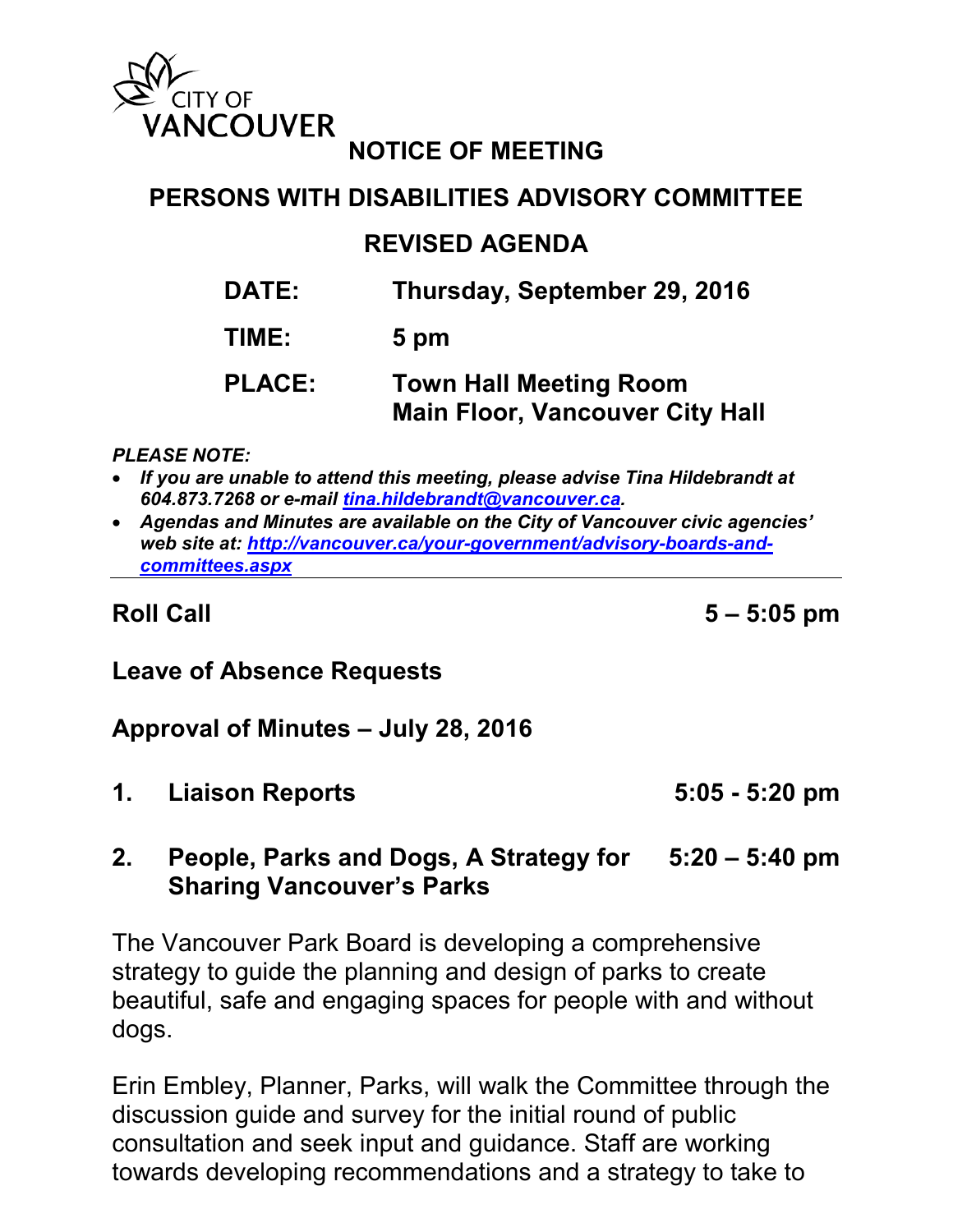the Park Board in Spring 2017. More information at: [http://vancouver.ca/parks-recreation-culture/people-parks-dogs](http://vancouver.ca/parks-recreation-culture/people-parks-dogs-strategy.aspx)[strategy.aspx.](http://vancouver.ca/parks-recreation-culture/people-parks-dogs-strategy.aspx)

# **3. Blood Alley Square Re-Design - WITHDRAWN**

This item has been withdrawn at the request of staff.

# **4. Arbutus Greenway 5:40 – 5:50 pm**

Mike Anderson, Transportation Planning Branch, will seek the Committee's input on accessibility issues (i.e. surface materials and pathway design) for the Arbutus Greenway temporary pathway, as part of the broader consultation process for implementation of a temporary pathway along the greenway corridor.

## **5. Communications 5:50 – 6 pm**

Leanore Vlug will raise questions related to the City's policies on accessibility for Deaf, hard of hearing and Deaf-Blind persons to the City's services and information.

## **6. Website Accessibility 6 – 6:10 pm**

Tom Patch, Chair, will lead a discussion in response to a request from Sam Levy, Implementation Lead, Digital Services, related to improving accessibility of the City's website.

# **7. Subcommittee Reports 6:10 – 6:40 pm**

a. Accessible City